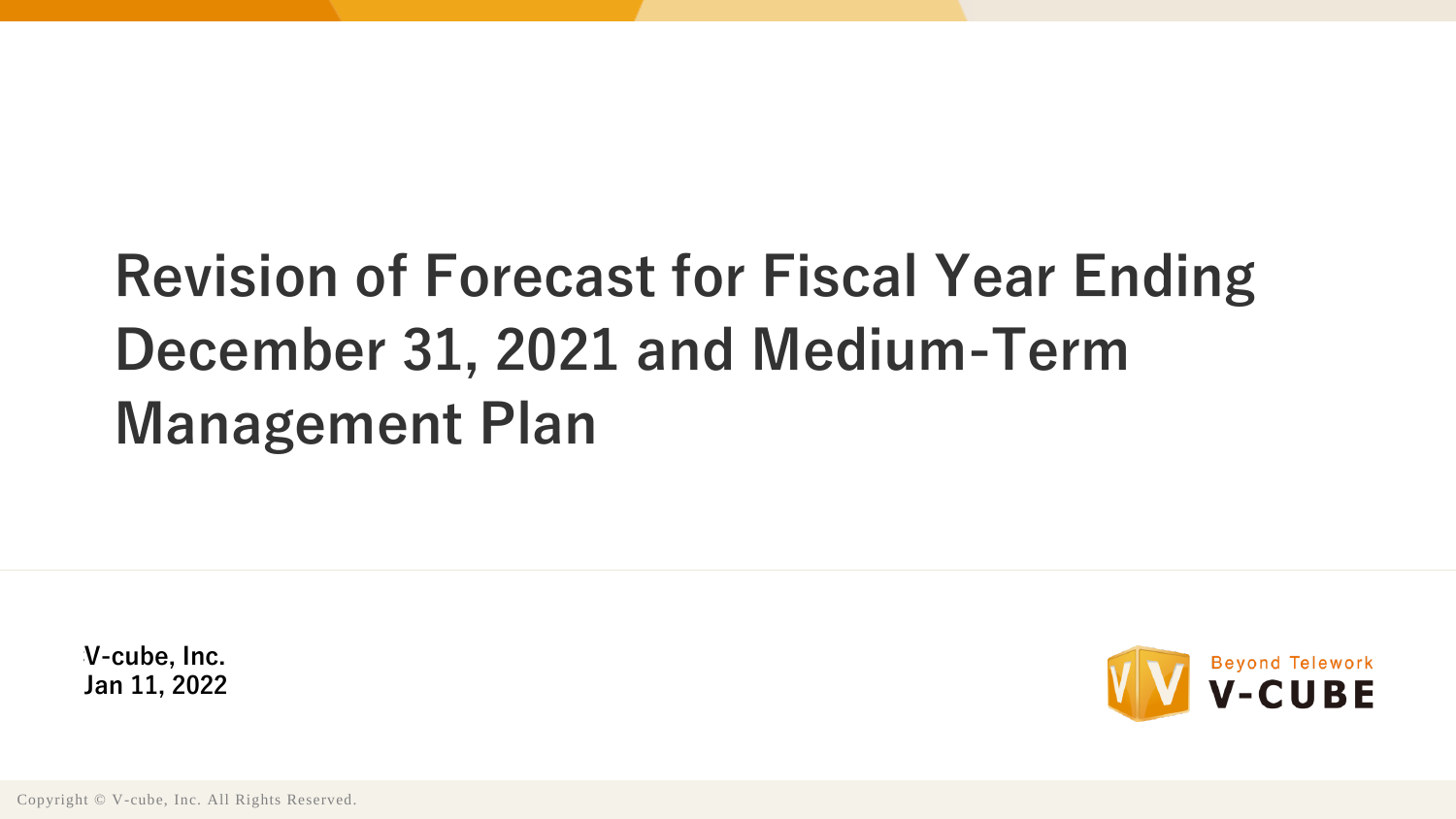

**Due to the impact of the change in the business structure of Event DX, we expect to achieve our initial sales forecast, but the sales forecast, which was revised upward on August 13, has been revised downward. The operating profit forecast has also been revised downwards due to the delay in the business structure transformation and advertising investment.**

| (Millions of yen)                                                                 | <b>FY2020</b> | <b>FY2021Forecast</b><br>$(1/11$ Revised) | <b>FY2021Forecast</b><br>(Initial Forecast) | <b>FY2021Forecast</b><br>$(8/13$ Revised) |
|-----------------------------------------------------------------------------------|---------------|-------------------------------------------|---------------------------------------------|-------------------------------------------|
| <b>Net Sales</b>                                                                  | 8,282         | 11,500                                    | 11,500                                      | 13,000                                    |
| <b>EBITDA</b><br>※Operating profit + depreciation<br>and amortization of goodwill | 1,959         | 2,650                                     | 3,040                                       | 3,600                                     |
| <b>Operating Profit</b>                                                           | 1,046         | 1,400                                     | 2,000                                       | 2,400                                     |
| <b>Ordinary Profit</b>                                                            | 1,020         | 1,250                                     | 1,870                                       | 2,300                                     |
| <b>Profit attributable to</b><br>owners of parent                                 | 1,138         | 1,150                                     | 1,560                                       | 2,000                                     |

※Please note that the figures for FY2021 in this document are forecasts as of today, These will be changed depending on the results of the financial procedures currently underway and the audit.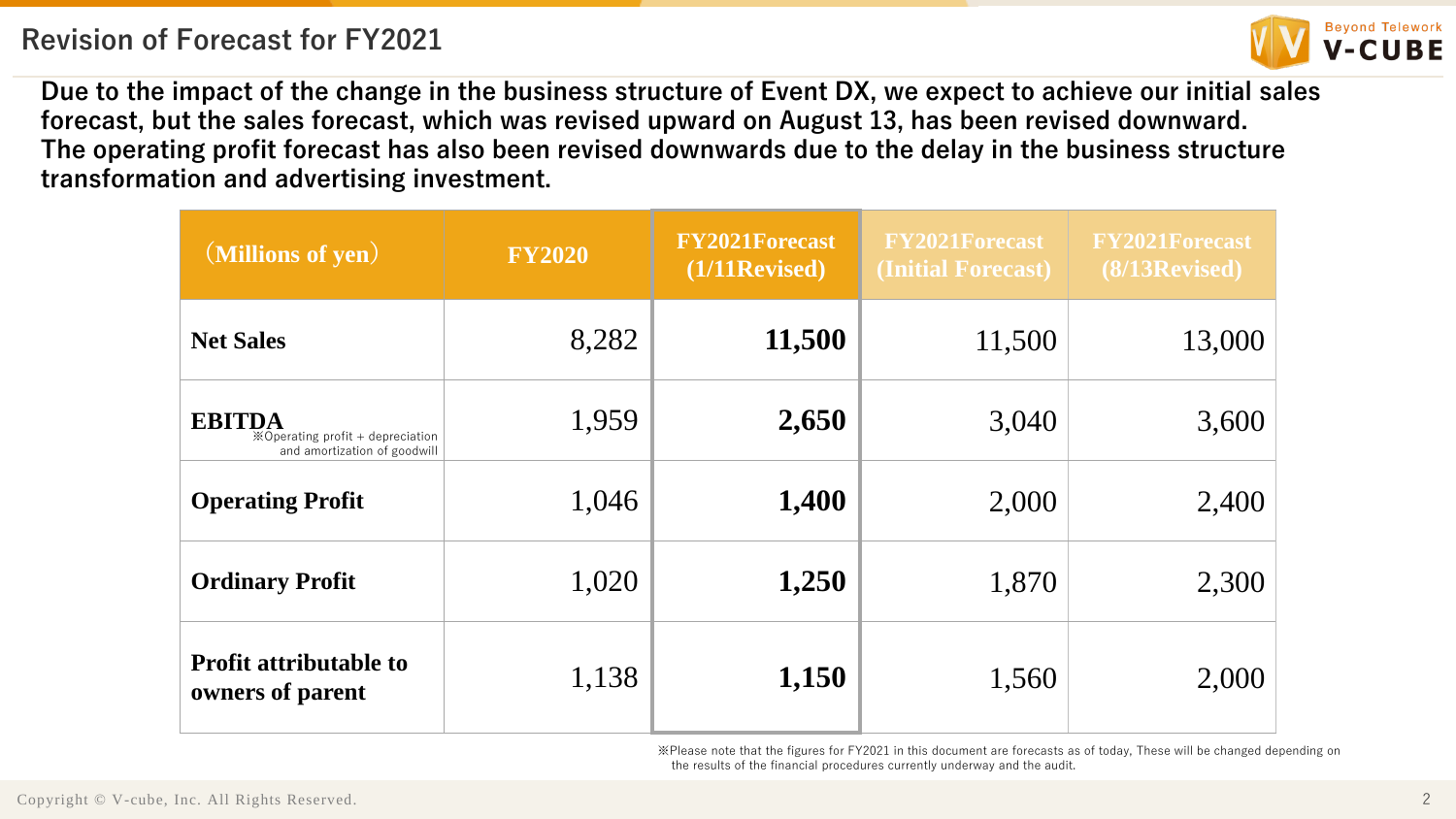## **FY2021 Full Year Forecast "Net Sales"**



**Full year sales were revised upwards to 13,000 million yen on 13 August due to strong Event DX growth in the first half and the acquisition of Xyvid in the US.**

**However, the Event DX Business was significantly impacted by the sharp decline in small-scale events that began in the late 3Q, resulting in a significant drop in sales.**

**Some delays also occurred in the Enterprise DX Business, but the Third-Place DX Business performed well.**

(Millions of yen) **Breakdown of changes in full year forecast Sales** 

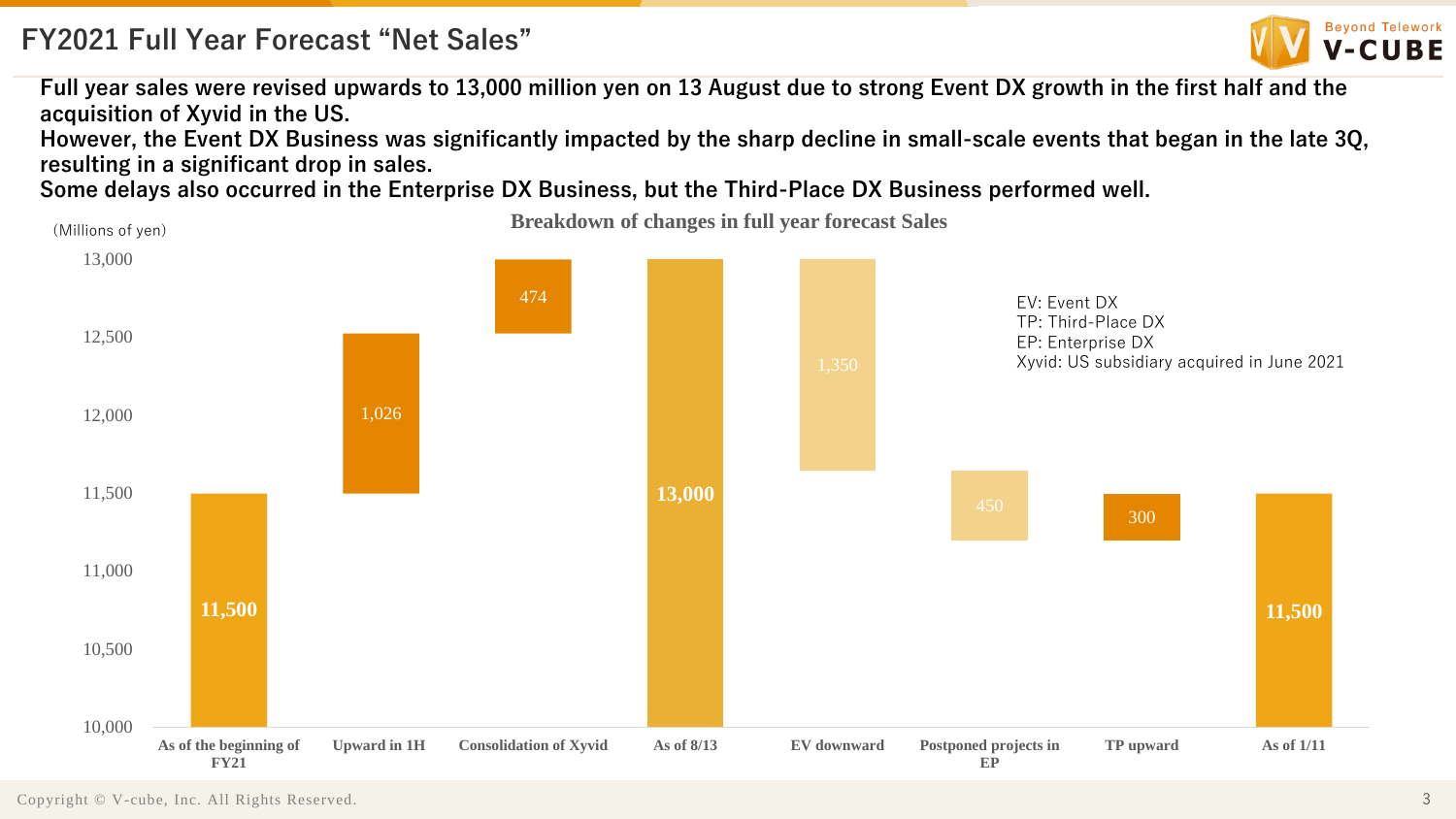## **FY2021 Full Year Forecast "Operating Profit"**



**Marginal profit margins in Event DX improved by around 3% over the year, but the impact of a significant decline in small events has led to a significant downturn in marginal profit. Third Place DX performed well but marginal profit margins for Enterprise DX declined due to the impact of missed deadlines for large projects and an increase in resale products such as Zoom. We are managing to it by improving fixed costs.**

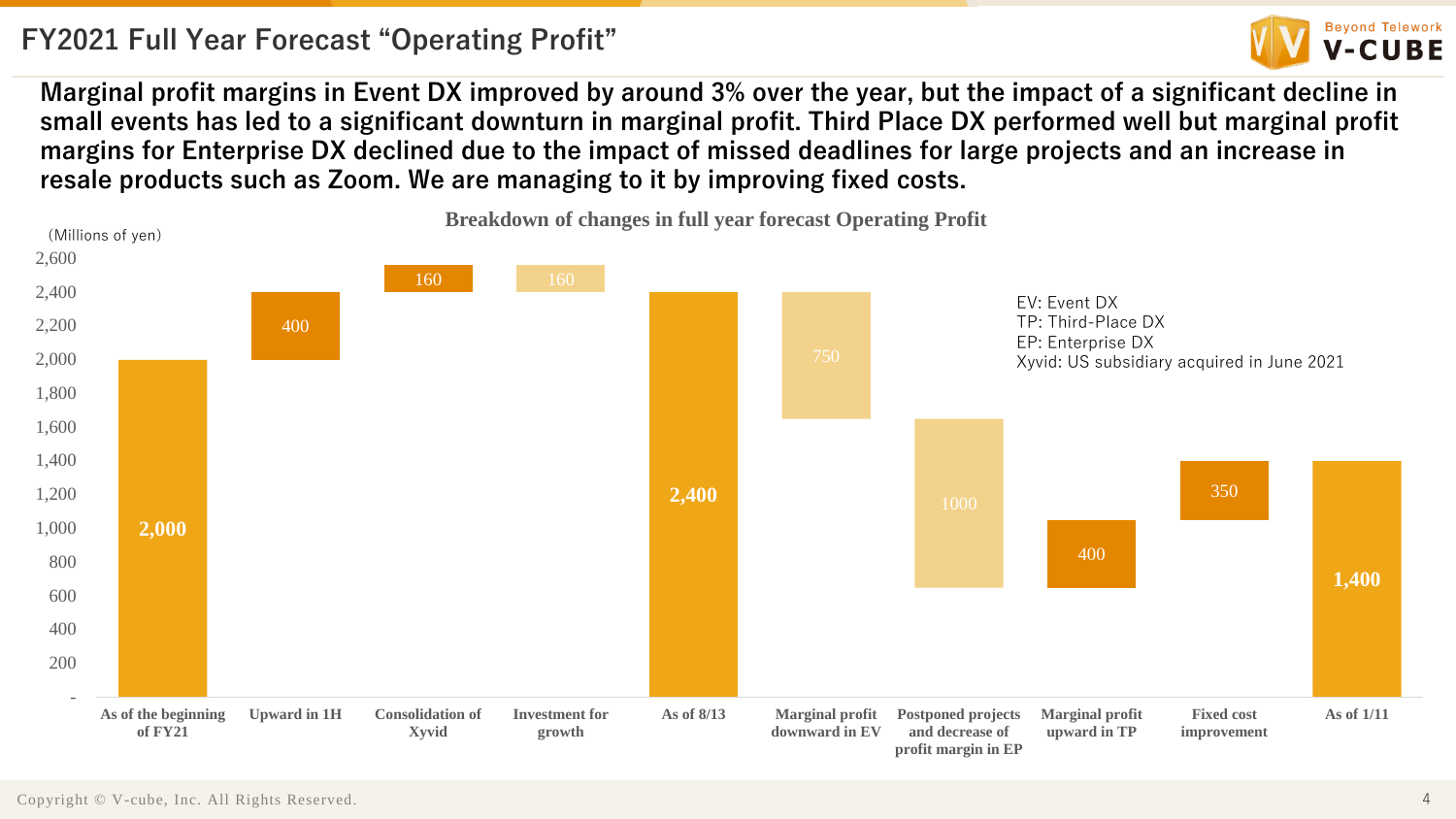

**Small-scale events in the pharmaceutical industry, which had grown strongly in Q1 FY21, suddenly slowed down in Q3, and Q4 was even worse than expected.**

**Medium and larger scale events softened in Q4 due to cancellations caused by client problems, but sales activities are progressing and solid growth is expected.**

**We will achieve strong growth in FY22 through solid expansion of medium and larger scale and higher value-added events, rapid growth in non-pharma industries, and tight control of cost structure. We held a taxi commercial in November and a DX conference in December that attracted over 1,000 people.**

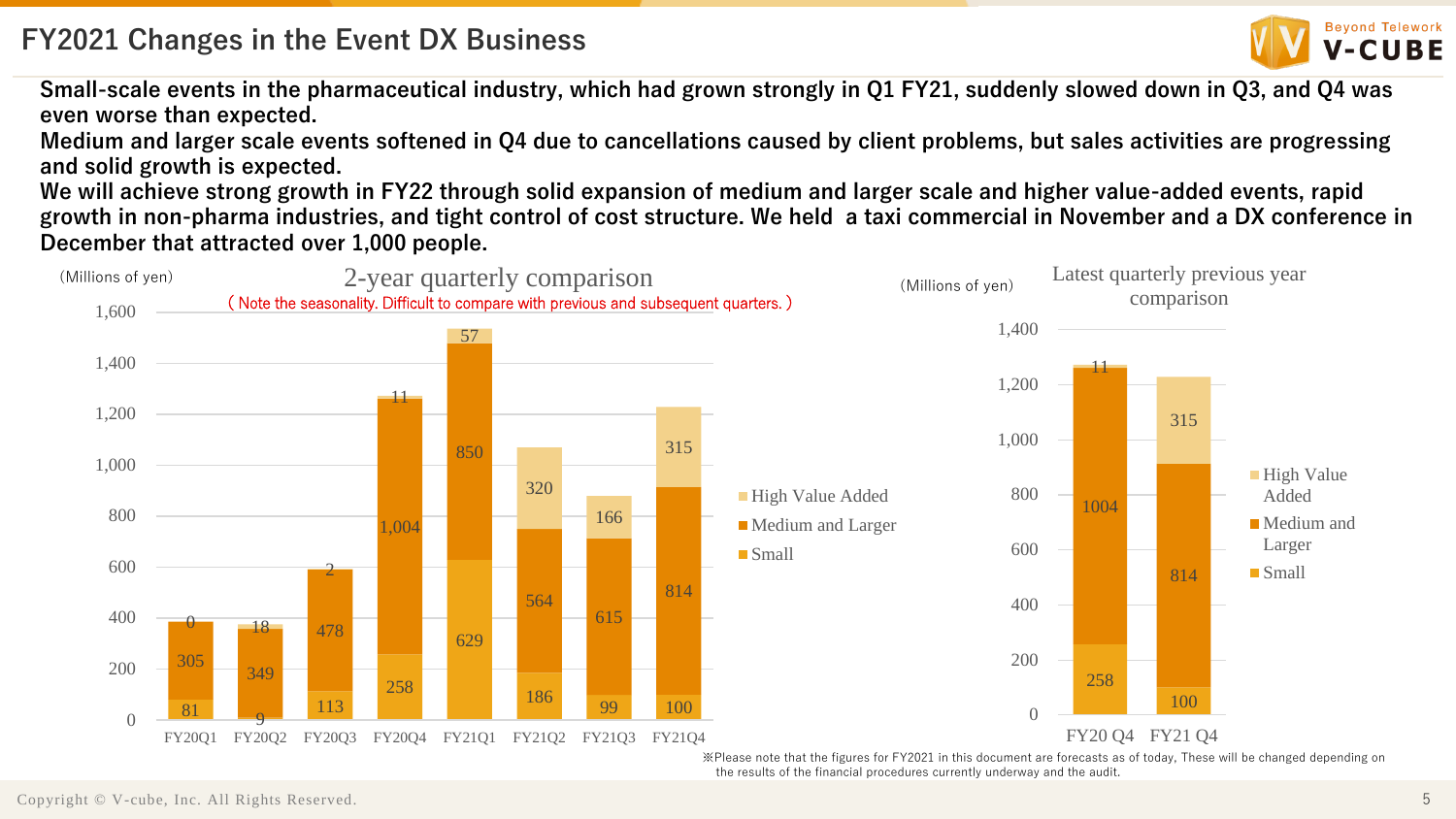**Progress and Update of Medium-term Management Plan (announced on Nov. 12, 2020)**



6

**We are updating our mid-term management plan in response to the significant impact of the rapid changes in the business structure of Event DX and the rapidly expanding Telecube.**

**FY22 will be a year of accelerated growth and acceleration toward the next mid-term plan, with an aggressive marketing investments that includes TV commercials.**

| (Billions of yen)<br><b>KPI</b>       | <b>FY20</b><br>(Medium-term) | <b>FY20</b><br>(Actual) | <b>FY21</b><br>(Medium-tem) | <b>FY21</b><br>$(1/11$ Revised) | <b>FY22</b><br>(Medium-term)          | <b>FY22</b><br>$(1/11$ Revised)                      |  |
|---------------------------------------|------------------------------|-------------------------|-----------------------------|---------------------------------|---------------------------------------|------------------------------------------------------|--|
| <b>Net Sales</b>                      | 7.9                          | 8.28                    | 11.5                        | 11.5                            | 15.3                                  | 13.9                                                 |  |
| <b>EBITDA</b>                         | 1.78                         | 1.96                    | 3.04                        | 2.65                            | 4.6                                   | 3.38                                                 |  |
| <b>Operating Profit</b>               | 0.9                          | 1.04                    | 2.0                         | 1.4                             | 3.5                                   | 2.0<br>Less than 0.5 in advertising expenses planned |  |
| Net Profit(*1)                        | 1.0                          | 1.14                    | 1.4                         | 1.15                            | 2.7                                   | 1.5                                                  |  |
| <b>ROE</b>                            | 27%                          | 33%                     | More than 30%               | 28%                             | More than 35%                         | 28%                                                  |  |
| <b>Dividend Payout</b><br>$Ratio$ *2) | 20%                          | 15%                     | 12%                         | 22.8%                           | <b>Based on 20%</b><br>aiming for 30% |                                                      |  |

Copyright © V-cube, Inc. All Rights Reserved.

(**\*1**)**Net Profit** = **Profit attributable to owners of parent**

(**\*2**)**NOPLAT**=**Deemed after-tax profit**、**Calculated based on an effective tax rate of 34%**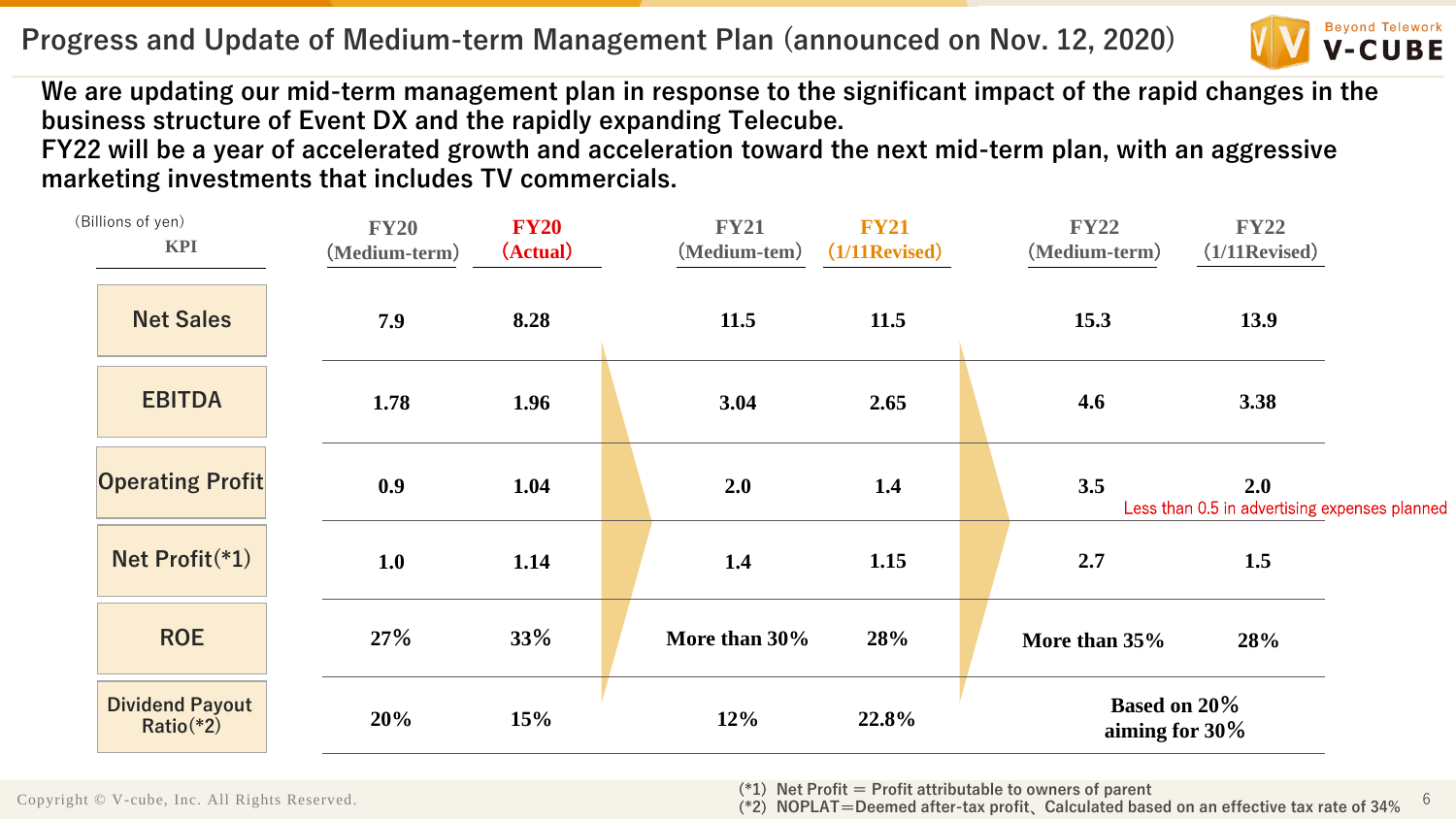#### **Sales Plan by Segment (disclosed on January 11, 2022)**



**The Event DX Business and Third-Place DX Business are expected to continue to drive strong growth. In the general-purpose web conferencing business, some unprofitable businesses will be withdrawn or scaled back, but SDK is expected to continue to grow strongly.**

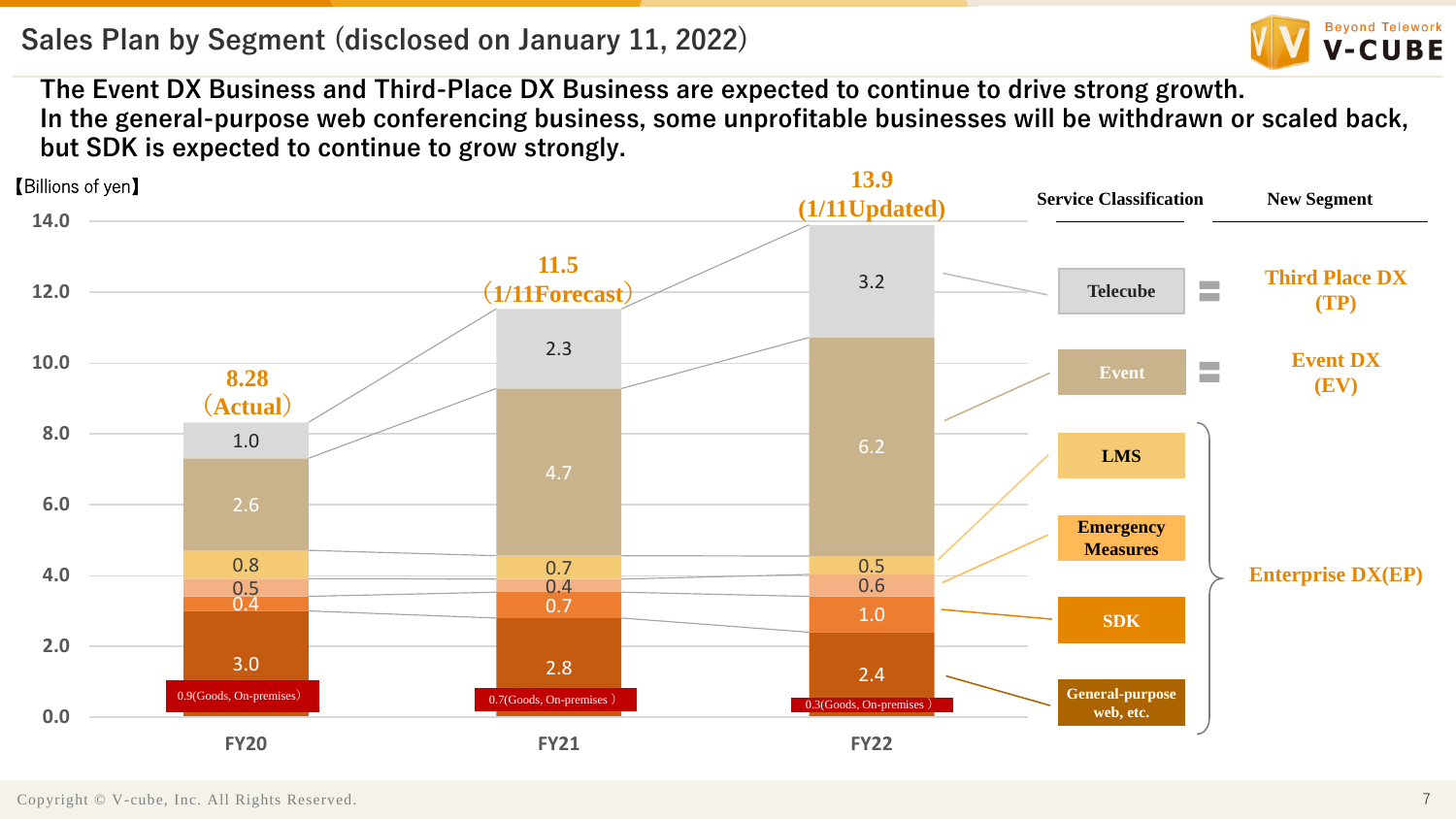

#### **Since the impact of the COVID 19 pandemic and changes after the pandemic will vary depending on the business, We described our opinions on each of them.**

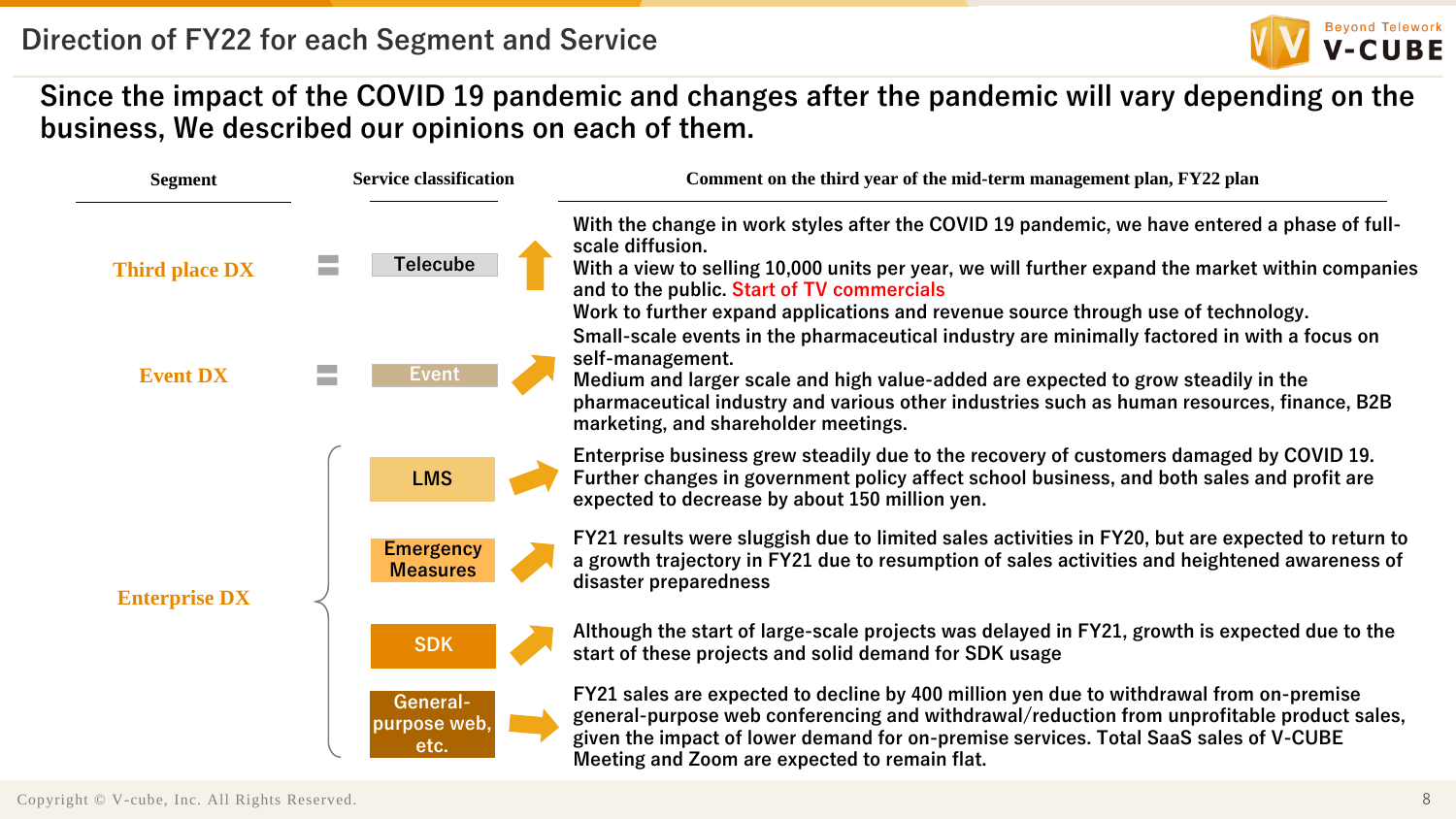

# **Provide Even Opportunity to Everybody**